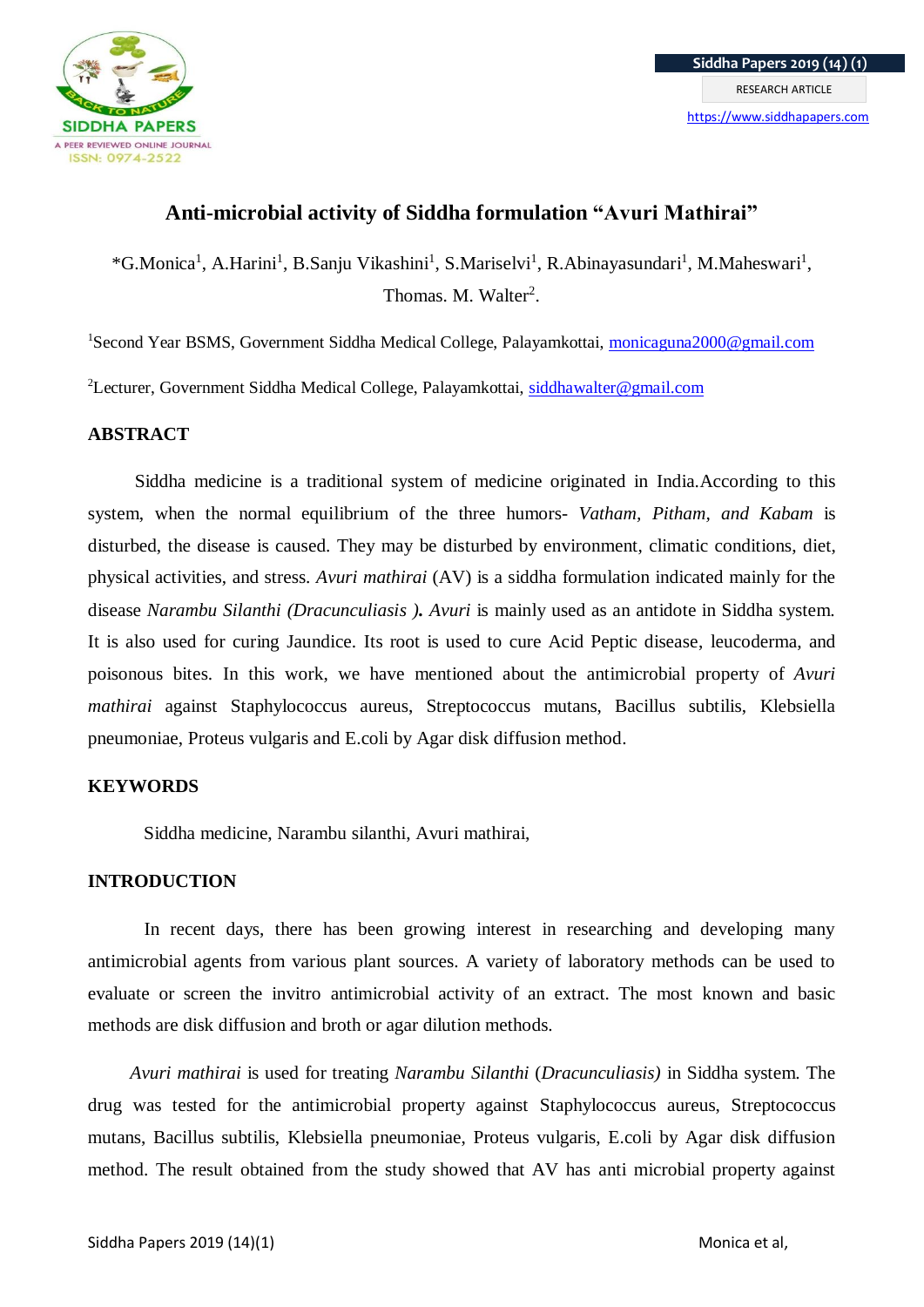Staphylococcus aureus, Streptococcus mutans, Proteus vulgaris, Bacillus subtilis, Klebsiella pneumonia and E.coli.

## **MATERIALS AND METHODS**

The drug *Avuri mathirai* was selected from the book "*Gunapadam*-*Mooligai Part-1"* which is an approved text to take this medicine for research. The ingredients for this formulation are Indigofera tinctoria, Ferula asafoetida and Piper nigrum, which were bought from the raw drug store.This formulation when taken with the salt less diet, cures *Narambu Silanthi* (Dracunculiasis).

Table 1. Antimicrobial results of Avuri karpam

|               | <b>BACTERIAL STRAINS</b> |                      |                 |            |          |                  |
|---------------|--------------------------|----------------------|-----------------|------------|----------|------------------|
| <b>SAMPLE</b> | Staphylo                 | <b>Streptococcus</b> | <b>Bacillus</b> | Klebsiella | Proteus  | $E.$ coli $(G-)$ |
| <b>CODE</b>   | coccus                   | $mutans(G+)$         | subtilis        | pneumoniae | vulgaris |                  |
|               | $aureus(G+)$             |                      | $(G+)$          | $(G-)$     | $(G-)$   |                  |
| AV            | 14                       | 12                   | 14              | 11         | 13       | 12               |
| PC            | 31                       | 14                   | 29              | 24         | 31       | 20               |
| NC            | NZ                       | NZ                   | NZ              | NZ         | NZ       | NZ               |

**Note: PC -** Positive Control, **NC** - Negative Control, **mm –** Millimetre, **G+** - Gram positive organism, **G-** - Gram negative organism, 'NZ**'** - No zone

# **ANTI MICROBIAL ACTIVITY**

# **ANTI BACTERIAL ACTIVITY PROCEDURE**

## **DILUTION**

0.1g in 1ml

## **TEST ORGANISM**

The test microorganisms used for the antimicrobial analysis, Streptococcus mutans, Staphylococcus aureus, Proteus vulgaris, Klebsiella pneumoniae, Bacillus subtilis, E.coli were purchased from the microbial type culture collection and Gene Bank(MTCC) Chandigarh. The bacterial strains were maintained on Nutrient Agar(NA).

## **NUTRIENT BROTH PREPARATION**

Pure culture from the plate were inoculated into the nutrient agar plate and subcultured at  $37^\circ$ c for 24 hours. The inoculum was prepared by aseptically adding the fresh culture into 2ml of sterile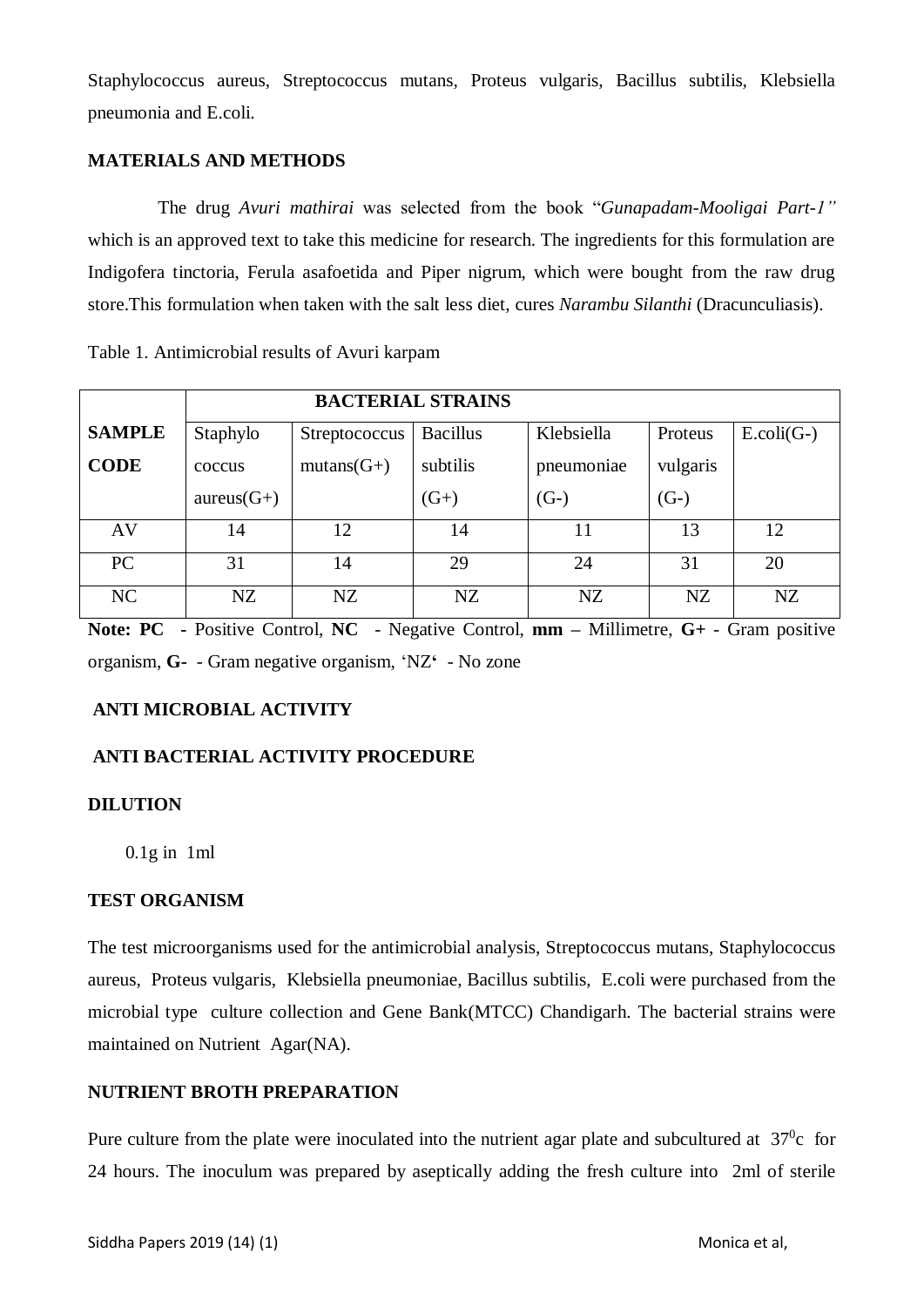0.145mole/Liter saline tube and the cell density was adjusted to 0.5 MC Farland turbidity standard to yield a bacterial suspension of 1.5×108 cfu/ml. Standardized inoculum used for antimicrobial test.

#### **ANTIMICROBIAL TEST**

 The medium was prepared by dissolving 38g of Muller Hinton Agar medium (HI Media) in 1000 ml of distilled water. The dissolved medium was autoclaved at 15 Lbs pressure at  $121^0$ c for 15 minutes(PH 7.3). The autoclaved medium was cooled, mixed well and poured into petriplates (25ml/plate) the paltes were swabbed with pathogenic bacteria culture viz. Streptococcus mutans, Staphylococcus aureus, Klebsiella pneumoniae, Bacillus subtilis, E.coli, Proteus vulgaris. Finally the sample or sample loaded disc was then placed on the surface of Muller Hinton medium and the plates were kept for incubation at  $37^\circ$ c for 24 hours. At the end of the incubation, inhibition zones were examined around the disc and measured with interpreted as the absence of activity (Kohner et al.,1994: Mathabe et al.,2006). The activities are expressed as resistant, if the zone of inhibition was less than 7mm, intermediate(8-10 mm) and sensitive if more than 11 mm(Assam et al.,2010)

## **ANTIFUNGAL ASSAY BY DISC DIFFUSION METHOD (Bauer et al.,1966)**

 Antibiotic susceptibility tests were determined by agar disk diffusion**(**Kirby**-**Bauer method). Fungi strains were swabbed using sterile cotton swab in SDA agar plate upto 40Microlitre of each concentration of the extract were respectively introduced in the sterile discussing sterile pipettes**.**  The disk was then placed on the surface of SDA medium and the compound was allowed to diffuse for 5 minutes and then plates were kept for incubation at  $22^\circ$ c for 48 hours. At the end of incubation**,** inhibition zones were examined around the disk and measured with transparent ruler in millimeters**.**

#### **Staphylococcus aureus**

 Staphylococcus aureus us an important pyogenic organism and lesions are localized in nature in contrast to streptococcal lesions which are spreading in nature.

#### *(i)Cutaneous infections*

It includes pustules, boils, carbuncles, abscesses, styes, impetigo.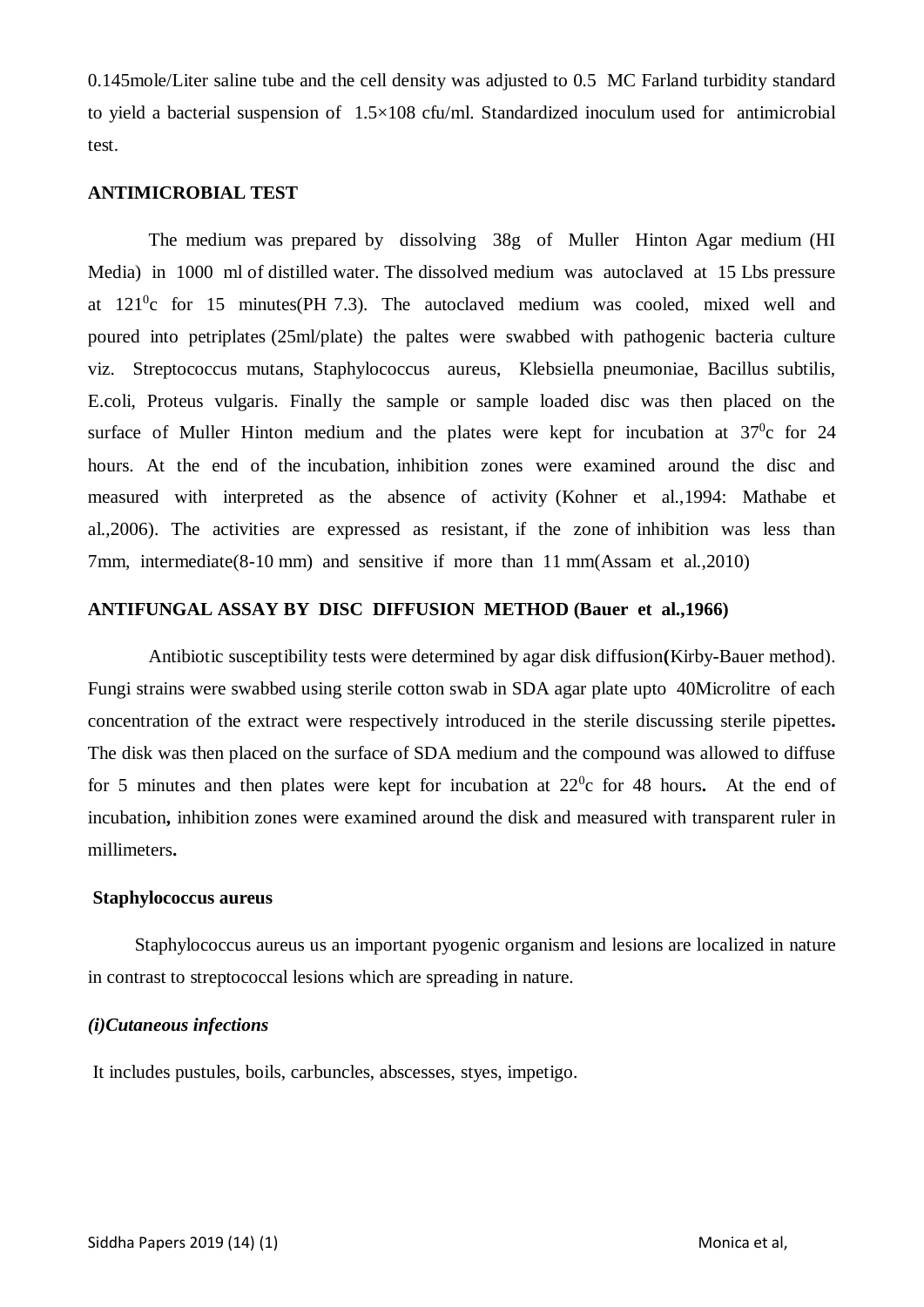## *(ii)Deep infections*

These include osteomyelitis, tonsillitis, pharyngitis, sinusitis, pneumonitis, empyema, endocarditis, meningitis, septicaemia and pyaemia.

## *(iii) Food poisoning*

It is caused due to the ingestion of contaminated food.

## *(iv) Nosocomial infections*

## *(v) Skin Exfoliative diseases*

Stripping of the superficial layers of the skin from the underlying tissue occurs in the various exfoliative syndromes caused by Staphylococci.

## *(vi) Toxic shock syndrome (TSS)*

It is caused by toxic shock syndrome toxin and characterized by high fever, hypotension, vomiting,

diarrhea and rashes.



## **Escherichia coli**

 Escherichia coli is a gram-negative, facultative, anaerobic, rod-shaped, coli form bacterium of the genus Escherichia that is commonly found in the lower intestine of warm-blooded organisms. There are four major types of clinical syndromes. They are UTI, diarrhoea, pyogenic infections, and septicaemia. Escherichia coli causing diarrhoeal diseases are of five groups are Enteropathogenic E.coli , Entero toxigenic E.coli, Enteroinvasive E.coli, Entero hemorrhagic E.coli, Enteroaggregative E.coli .It may cause wound infection, peritonitis, cholecystitis and neonatal meningitis. It is an important cause of neonatal meningitis.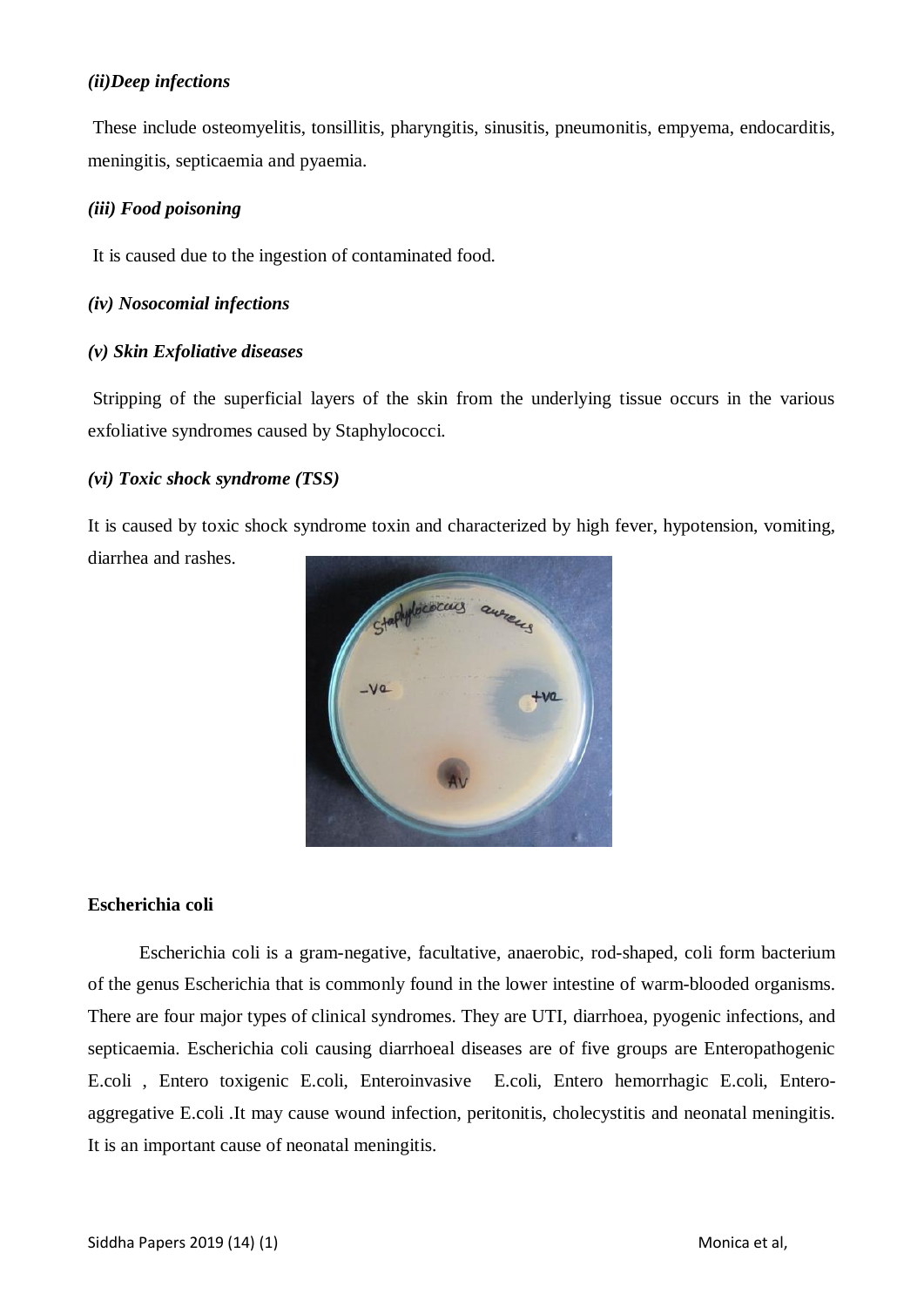

#### **Klebsiella pneumonia**

 Klebsiella pneumoniae causes a wide range of infections including pneumonia, UTI, bacteremia and liver abscesses. The most common condition caused by Klebsiella bacteria is pneumonia, typically in the form of bronchopneumonia and also bronchitis. Individuals with Klebsiella pneumonia tend to cough up characteristic sputum as well as having fever, nausea, tachycardia and vomiting. It has toxin very similar to the heat-stable toxin of E.coli. The disease is characterized by a massive mucoid inflammatory exudate of lobar or lobular distribution involving one or more lobes of the lung. Necrosis and abscess formation are more frequent than in pneumococcal pneumonia.



## **Streptococcus mutans**

 Streptococcus mutans is a facultatively anaerobic, gram-positive coccus commonly found in the human oral cavity and is a significant contributor to tooth decay. Streptococcus mutans are commensals still they have the capability to raise the severity of disease condition due to their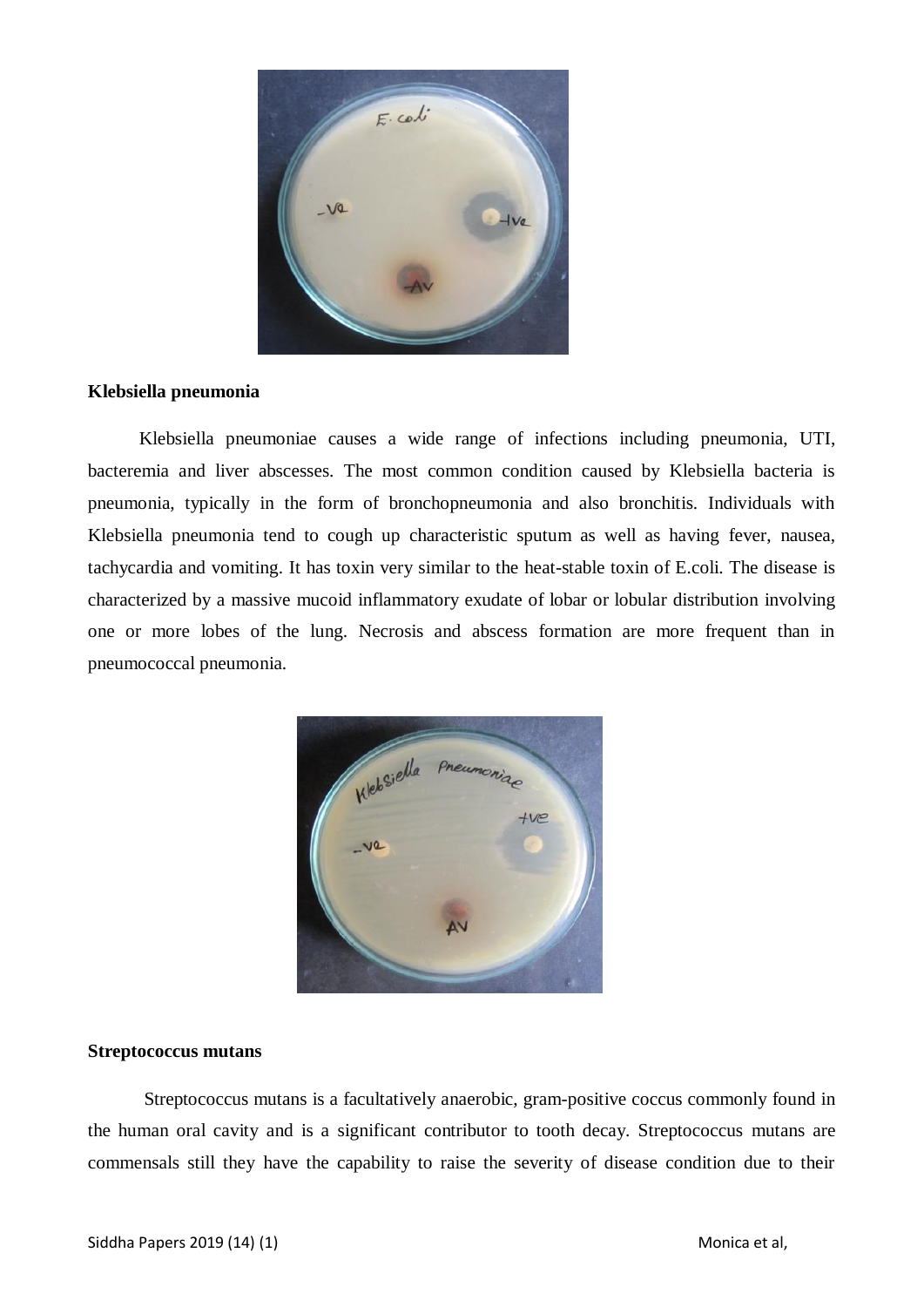ability to produce glycan and lactic acid . Streptococcus mutans is known to be associated with bacteremia and infective endocarditis. Streptococcus mutans is implicated in the pathogenesis of certain cardiovascular diseases and is the most prevalent bacterial species detected in extirpated heart valve tissues, as well as in atheromatous plaques.



### **Bacillus subtilis**

 Bacillus subtilis is a gram-positive, catalase-positive bacterium, found in soil and the gastrointestinal tract of humans. It is also known to cause abscesses, bacteremia, wound and burn infections, ear infections, endocarditis, meningitis, ophthalmitis ,osteomyelitis and peritonitis.



## **Proteus vulgaris**

 Proteus vulgaris is a gram-negative bacterium that inhabits the intestinal tract of humans.It comes under Enterobacteriaceae and is an opportunistic pathogen of humans. It commonly causes UTI and it also causes cystitis, pyelonephritis, prostatitis, wound infection and burn infections.